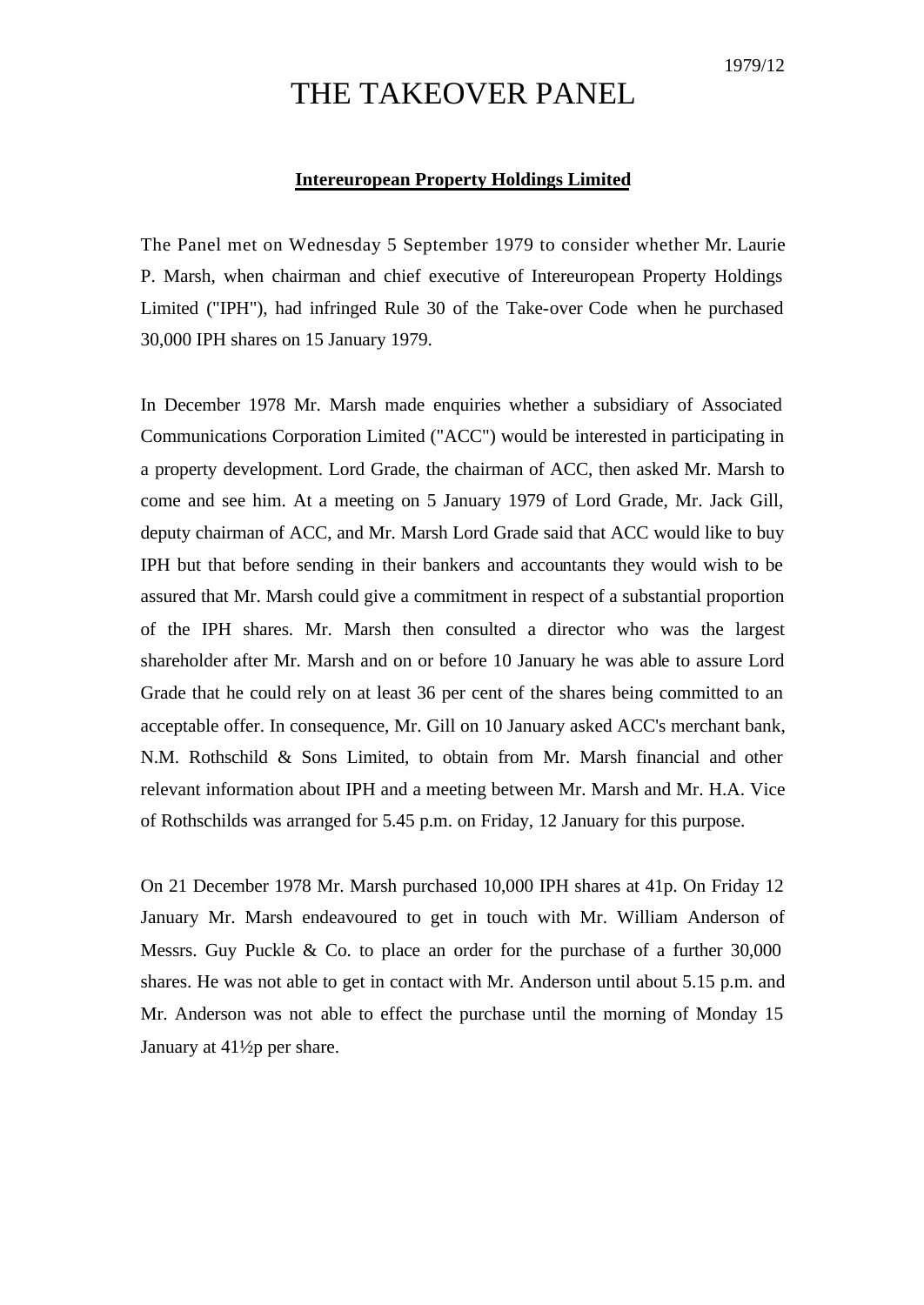After placing the order for the shares, Mr. Marsh, as already arranged, met Mr. Vice and another representative of Rothschilds on the evening of 12 January and supplied them with information on the existing and contemplated operations of IPH, its finances, the expected high level of profits for the current year and the following year and the ownership of its shares. Mr. Marsh said that he thought he could secure for ACC a near controlling interest in IPH and indicated that he would want shares in ACC and not cash for his own holding of about 2,700,000 shares. Mr. Marsh also said that he would want a price for the IPH shares equivalent to ten times the profits for the current year and he mentioned a price of 110 p. per share.

On 15 January there was a meeting of Mr. Marsh and two other IPH directors, an executive of the company and representatives of Price Waterhouse & Co., IPH's auditors. Price Waterhouse was informed of the possible take-over bid by ACC and was asked to review IPH's profit forecast for the year to 31 July 1979 and to make information available to ACC's auditors.

On 7 February there was agreement on the terms of the offer to be made by ACC for IPH and The Stock Exchange was asked temporarily to suspend the listing of IPH shares. The terms of the offer were publicly announced on 12 February - 90p in cash for each IPH share or the equivalent of 85p in ACC shares and cash. The listing was restored on the following day. By 12 February the Board of IPH had arranged for 47 shareholders (including Mr. Marsh] to give irrevocable commitments in respect of 47.86 per cent of IPH's issued capital.

Rothschilds despatched the offer document to IPH shareholders on 16 March and the offer became wholly unconditional on 11 April.